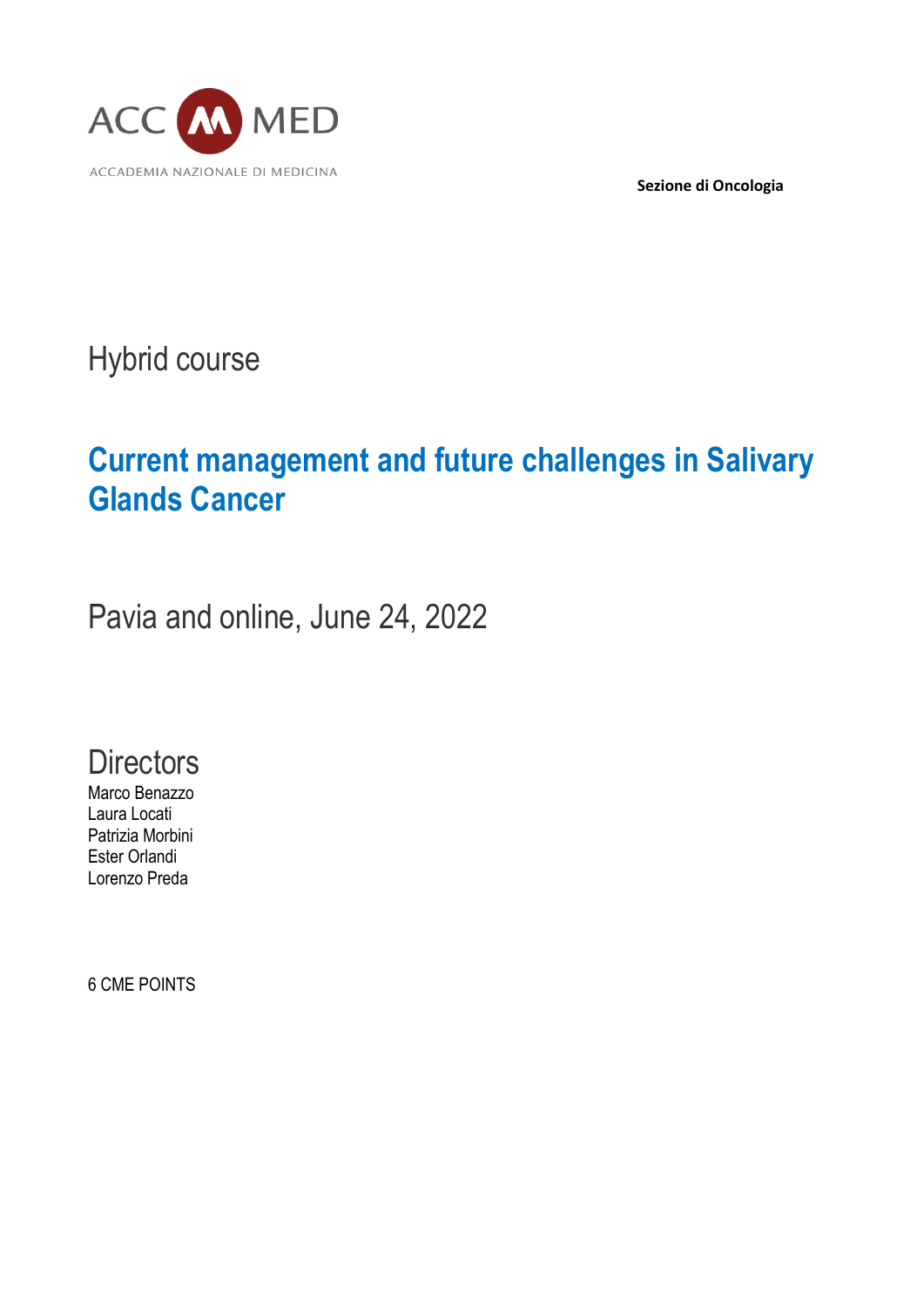# **[ Preliminary Program ]**

#### **Friday, June 24th**

- 08.30 Registration of participants
- 08.45 **Welcome and objective of the meeting** *Gianluca Vago, Presidente Fondazione CNAO Alessandro Venturi, Presidente Fondazione IRCCS Policlinico S. Matteo Mario Melazzini, Amministratore Delegato ICS Maugeri*

#### **Session 1: General issues**

Moderators: Lisa Licitra, Anna Merlotti

- 09.00 **Epidemiology of salivary glands cancer: does something change in the next ten years?** Gemma Gatta
- 09.20 **Pathological classification WHO 2017 and AFIP 2021** Patrizia Morbini
- 09.40 **Molecular diagnostic: could it overcome pathological diagnosis in the future?** Isabel Fonseca
- 10.00 Discussion
- 10.15 **Radiological diagnosis of malignant tumors of major salivary glands** Lorenzo Preda
- 10.35 **Radiological diagnosis of malignant tumors of minor salivary glands** Davide Farina
- 10.55 Discussion
- 11.10 Coffee break

#### **Session 2: Radiotherapy**

Moderator: Laura Locati, Ester Orlandi

- 11.30 **Radiotherapy for low grade salivary gland cancers when and where** Giuseppe Sanguineti
- 11.50 **Definitive hadrontherapy for adenoid cystic carcinoma: how to manage patient's follow up** Barbara Vischioni
- 12.10 **Current management of high-grade salivary gland cancer from nasopharynx, palate and paranasal sinuses: the radiation oncologist's point of view** Melvin Chua
- 12.30 Discussion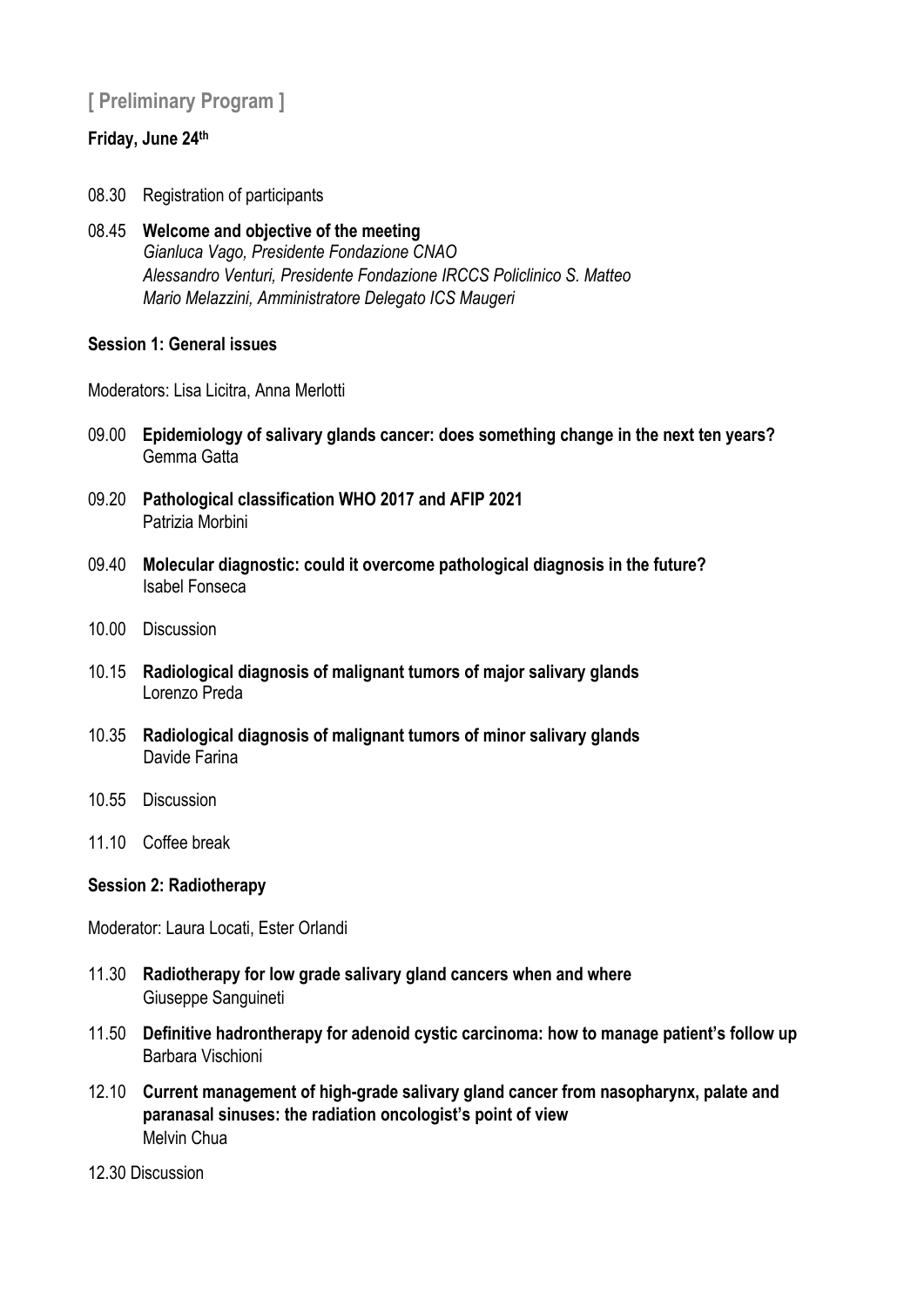13.00 Lunch

#### **Session 3 Surgery**

Moderators: Benazzo Marco; Davide Sozzi

- 14.00 **Current management of high-grade salivary gland cancer from nasopharynx, palate and paranasal sinuses: the surgeon's point of view** Piero Nicolai
- 14.20 **Surgical management: any update?** Vincent Vander Poorten
- 14.40 **Neck involvement in major salivary glands cancer: is it time for a new staging system?**  Davide Lombardi
- 15.00 Discussion
- 15.30 **Keynote Lecture: adenoid cystic carcinoma. What we have still to know?** Renata Ferrarrotto
- 16.00 **The future landscape of systemic therapy** Lisa Licitra
- 16.30 Discussion
- 17.00 Closing remarks

## **[ Aims ]**

Over the past 10 years we have seen a significant increase in knowledge in salivary gland cancers. The advent of molecular analyses, of new markers, of innovative radiotherapies require constant updating.

The aim of the course is to provide useful tools for the diagnostic and therapeutic management of patients today, with an eye towards future challenges.

## **[ Addressed to ]**

Medical oncologists, endocrinologist, pathologist, radiation oncologists, surgeons. Nurses.

## **[ Directors ]**

**Marco Benazzo** Department of Otorhinolaryngology University of Pavia IRCCS Policlinico San Matteo Foundation Pavia, Italy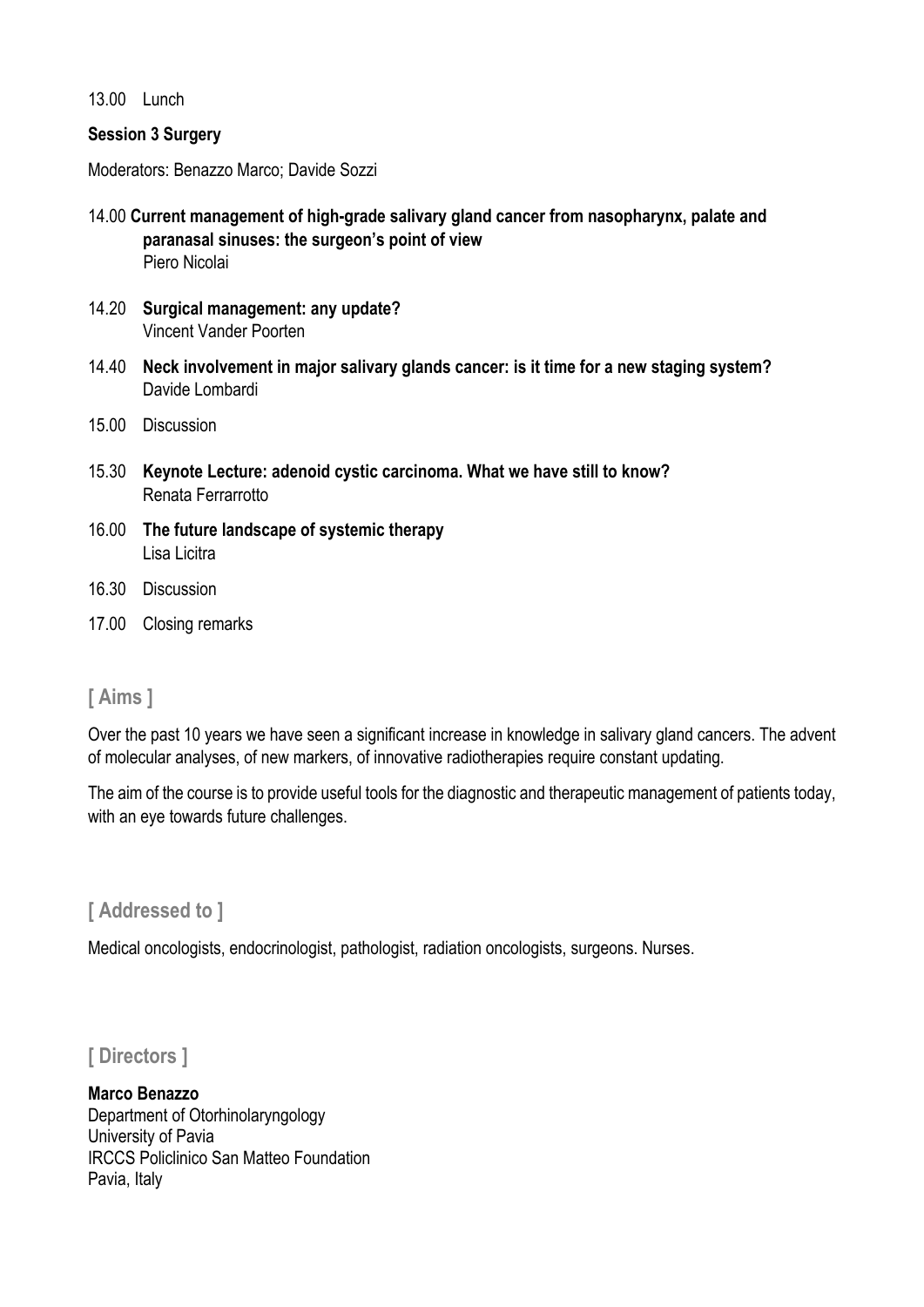**Laura Locati** Department of Internal Medicine and Medical Therapy University of Pavia IRCCS ICS Maugeri Pavia, Italy

#### **Patrizia Morbini**

Unit of Pathology Department of Molecular Medicine University of Pavia IRCCS Policlinico San Matteo Foundation Pavia, Italy

#### **Ester Orlandi**

Radiation Oncology Clinical Department National Center for Oncological Hadrontherapy ("Fondazione CNAO") Pavia, Italy

#### **Lorenzo Preda**

Department of Diagnostic Radiology and Interventional Radiology and Neuroradiology, University of Pavia IRCCS Policlinico San Matteo Foundation Pavia, Italy

**[ Speakers and moderators ]**

#### **Melvin Chua**

Division of Radiation Oncology National Cancer Centre Singapore Singapore, Singapore

#### **Davide Farina**

Department of Medical and Surgical Specialties, Radiological Sciences and Public Health University of Study ASST Spedali Civili Brescia

#### **Renata Ferrarotto**

Department of Thoracic and Head and Neck Medical Oncology The University of Texas Md Anderson Cancer Center Houston, Texas, USA

#### **Isabel Fonseca**

Anatomia Patológica Instituto Português de Oncologia Francisco Gentil University of Lisbon, Lisbon, Portugal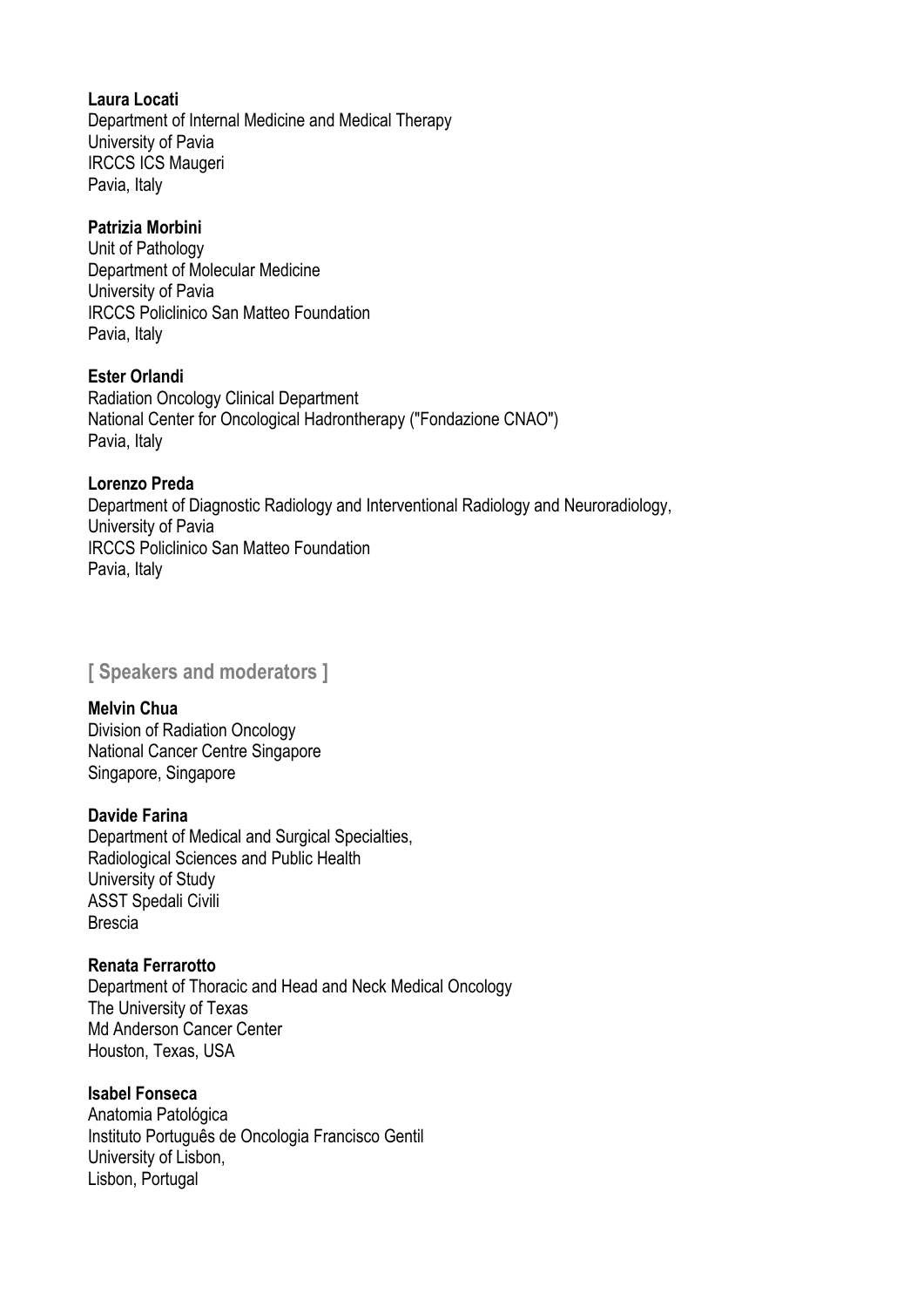#### **Gemma Gatta**

Evaluative Epidemiology Unit Fondazione IRCCS Istituto Nazionale Tumori Milan, Italy

#### **Lisa Licitra**

SC Oncologia Medica 3 Tumori testa-collo Fondazione IRCCS Istituto Nazionale Tumori Milano

#### **Davide Lombardi**

Department of Otorhinolaryngology-Head and Neck Surgery University of Study Brescia

#### **Anna Merlotti**

Radioterapia Oncologica Azienda Ospedaliera S. Croce e Carle Cuneo

#### **Piero Nicolai**

Unit of Otorhinolaryngology - Head and Neck Surgery University of Study Padova

#### **Giuseppe Sanguineti**

Department of Radiotherapy IRCCS Regina Elena National Cancer Institute Roma

#### **Davide Sozzi**

OU Maxillofacial Surgery Department of Medicine and Surgery ASST-Monza, S. Gerardo Hospital University of Milano-Bicocca Monza

#### **Vincent Vander Poorten**

Head and Neck Oncology Katholieke Universiteit (KU) Leuven, Belgium

#### **Barbara Vischioni**

Radiation Oncology Clinical Department National Center for Oncological Hadrontherapy (CNAO) Pavia, Italy